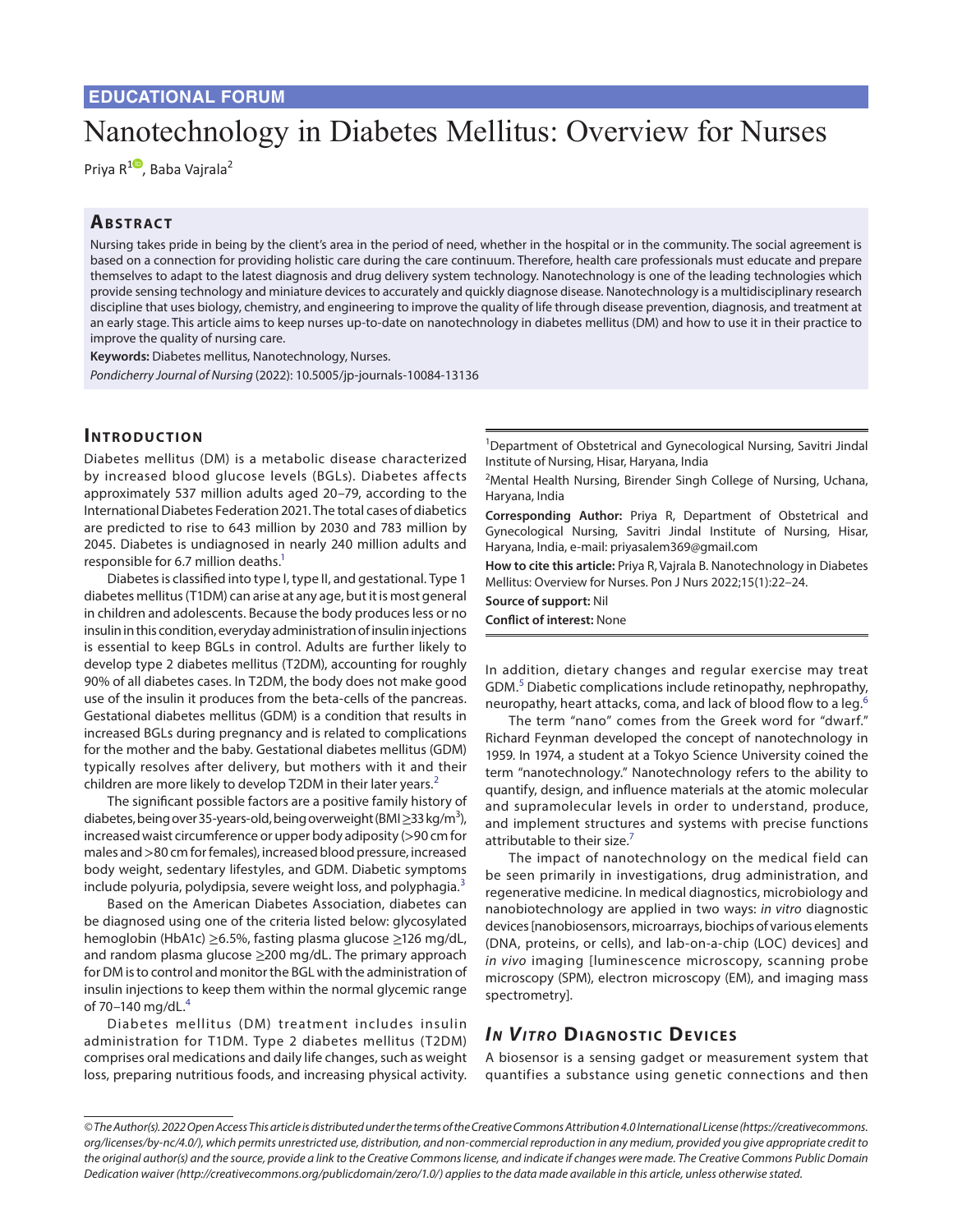assesses these connections into a legible form using transduction and electromechanical interpretation. These components, in aspects of the abstract and elemental way of operating, are bioreceptors, sensors, and analyzers. The primary function or purpose of a biosensor is to identify biologically particular materials. Immunoglobulins, peptides, enzymes, and immune particles are frequently used as these materials.

A microarray is a laboratory tool that detects the expression of thousands of genes at once. DNA microarrays are microscope slides with thousands of tiny spots in specific positions, each containing a known DNA sequence or gene. A biochip is a group of miniaturized test sites (microarrays) organized on a solid substrate that enables several tests to be accomplished simultaneously for increased throughput and speed. There are three types of biochips: DNA microarrays, protein microarrays, and microfluidic chips. A LOC is an apparatus that consolidates one or more laboratory functions on a single integrated circuit ("chip") ranging in size from millimeters to a few square centimeters to attain mechanization and high-throughput screening.

## *In Vivo* **Imagin g**

The sensing of light reflected by human tissue conveying a luciferase genotype or another luminescence-related genotype is the foundation of bioluminescence microscopy. Scanning probe microscopy (SPM) is a type of microscopy that creates images of surfaces by scanning the specimen with a physical probe. The technique of EM produces high-resolution images of biological and nonbiological specimens. Mass spectrometry imaging is a technique that uses molecular masses to visualize the spatial patterns of biological molecules, such as proteins, peptides, fatty acids, and other organic molecules.<sup>[8](#page-2-7)</sup>

# **NANOTECHNOLOGY IN THE DIAGNOSIS OF DIABETES MELLITUS**

#### **Biosensor**

The concept of a biosensor for measuring glucose levels was first proposed by Clark and Lyons in 1962. Continuous glucose monitoring (CGM), a noninvasive or minimally invasive physiological monitoring device, has recently been victorious in detecting glucose levels in sweat, saliva, urine, tears, and interstitial fluid that may be related to BGLs.<sup>9</sup> There are several CGM biosensor devices on the market, including 1. FreeStyle Libre Pro and FreeStyle Libre to identify glucose levels in interstitial fluid; 2. The Dexcom G4 Platinum (Pediatric) device is indicated for detecting diabetes in children (ages 2–17 years). The Dexcom G6 is a sensor worn on the abdomen that transmits data to a corresponding app that can be downloaded on a phone, tablet, or smartwatch; $10$  3. Jiang et al. reported the development of a breathing acetone analyzer capable of detecting acetone levels in diabetic clients; 4. Human sweat analysis is performed using wearable/disposable sweat-based glucose sensors; 5. Zhang et al. created a nonreusable microfluidic gadget that was designed as a diagnostic instrument for quantifying saliva glucose concentrations using electrochemical methods; 6. The Google [X] Lab collaborated on the development of glucosesensing technologies in aqueous humor; 7. The smart tattoo is made up of an intradermally surrounded array of biosensors that are exposed to interstitial fluid and can detect local changes in glucose that corresponds to BGLs; $^{11}$  and 8. Smart underwear for diabetic patients is available in both men's and women's styles, with the

ability to measure various physiological data using glucose-sensing bioimplants and biosensors. Sensors, data processing, a central monitoring system, storage, and communication are among the features of this smart underwear.<sup>12</sup>

# **NANOTECHNOLOGY IN THE MANAGEMENT OF DIABETES MELLITUS**

## **Oral Delivery**

Oral insulin administration will be the most convenient method of treating DM because it tries to avoid the inconvenience of invasive and painful subcutaneous injections. When insulin is administered orally, gastric enzymes constitute a significant barrier because that humiliate insulin in the gastrointestinal tract. As a result, it is expected to be encased in a structure to protect itself from the tough conditions of the stomach. According to Cui et al., entrapping insulin in the shell of the carboxyl group's chitosan-implanted (methyl methacrylate) nanoparticles enhanced insulin delivery efficiency.<sup>13</sup>

#### **Smart Insulin Pens**

Inpen™ is a registered trademark for electronic, linked insulin pens that instantly transfer information about the time and quantity of insulin prescribed to the user's smartphone, trying to remind the user about the insulin dose and assist in the calculation of the dosage. Using Bluetooth® technology, hospital information from the smart insulin pen is wirelessly transferred to a smartphone application. As a result, smart insulin pens require an app to collect data from the pen but eliminate the need for a manual self-report record book.<sup>14</sup>

#### **Insulin Pump**

A small, portable electronic pump that infuses medication at a slow basal rate and is thought to be ideal for titrating insulin doses in children and adolescents to avoid low blood sugar. Several insulin pumps now have built-in features, such as blood glucose monitoring and CGM systems, for injecting insulin in T1DM patients. The Medtronic MiniMed 630G system, Medtronic MiniMed 770G system, Omnipod DASH, and t:slim X2.15 are examples of insulin pumps on the market.<sup>15</sup>

#### **Inhalation Insulin Powder**

The new nanotechnology-based insulin system inhales insulin rather than injecting it, enabling for slow release into the blood. In comparison to the gastrointestinal route, inhaler systems provide a more conducive atmosphere, such as low catalyst densities and balanced pH. Active products can be delivered using a variety of inhaler systems. Among the most common are dry powder formulations and solutions. Because the nanoparticles comprise insulin, the dehydrated particle preparation could be absorbed into the lungs. As a result, insulin degradation is avoided, ensuring that insulin reaches the bloodstream. To maximize efficacy, patients must undergo regular lung function tests before treatment, which increases the likelihood of success.

#### **Nano-pancreas**

Developing a synthetic pancreas structure that incorporates an uninterrupted glucose monitor, a glucose meter, and an insulin infusion pump for screen calibration could provide a long-term solution for patients with DM. The original concept was first demonstrated in 1974. The basic idea behind this concept is a sensor